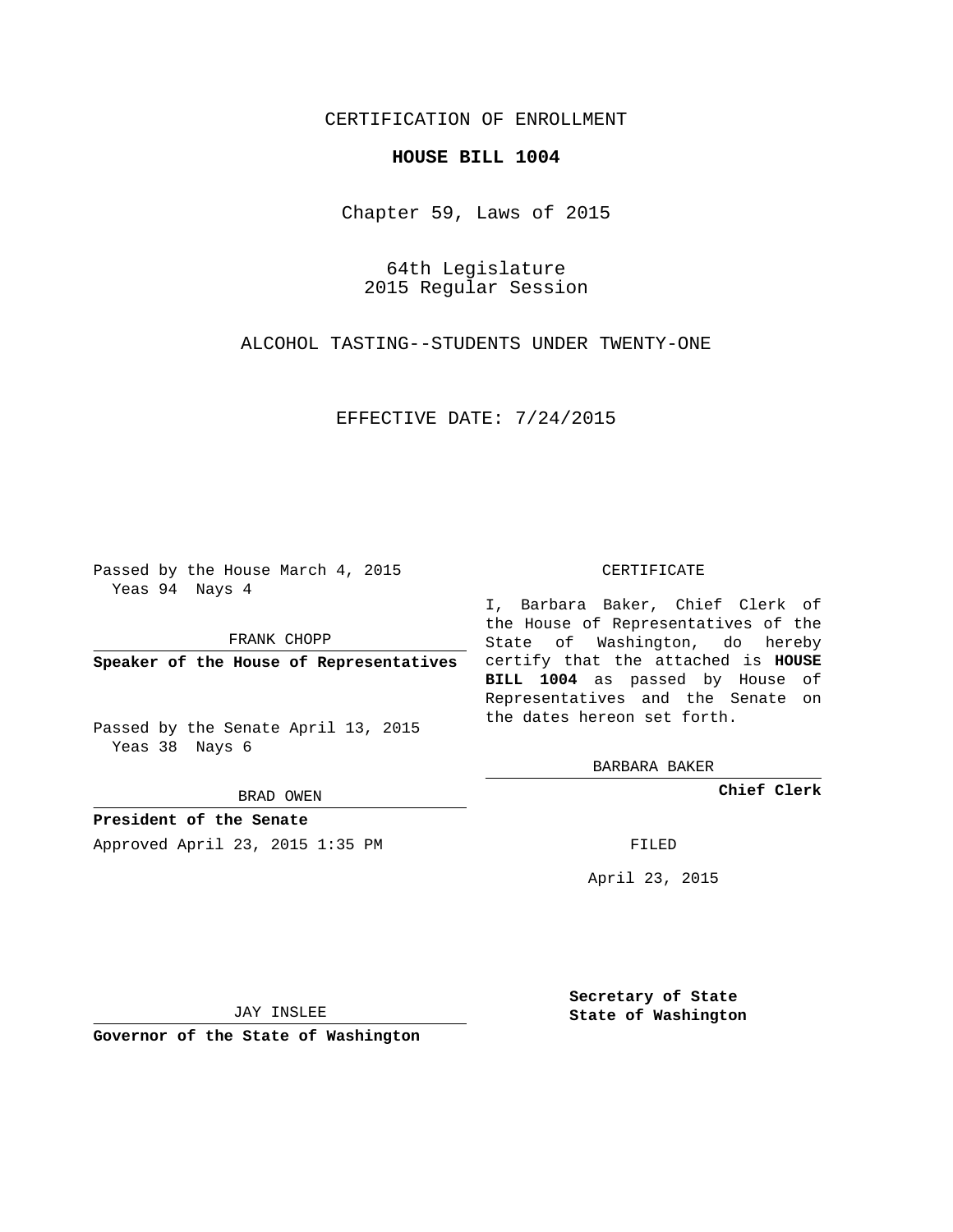## **HOUSE BILL 1004**

Passed Legislature - 2015 Regular Session

# **State of Washington 64th Legislature 2015 Regular Session**

**By** Representatives Springer, Manweller, Moeller, Walsh, Blake, Buys, Reykdal, Wilcox, Condotta, Fey, Gregerson, and Sawyer

Prefiled 12/08/14. Read first time 01/12/15. Referred to Committee on Commerce & Gaming.

 AN ACT Relating to alcohol tasting by students under twenty-one years of age; and amending RCW 66.20.010 and 66.44.270.

BE IT ENACTED BY THE LEGISLATURE OF THE STATE OF WASHINGTON:

 **Sec. 1.** RCW 66.20.010 and 2013 c 59 s 1 are each amended to read 5 as follows:

 Upon application in the prescribed form being made to any employee authorized by the board to issue permits, accompanied by payment of the prescribed fee, and upon the employee being satisfied that the applicant should be granted a permit under this title, the employee must issue to the applicant under such regulations and at such fee as may be prescribed by the board a permit of the class 12 applied for, as follows:

 (1) Where the application is for a special permit by a physician or dentist, or by any person in charge of an institution regularly conducted as a hospital or sanitorium for the care of persons in ill health, or as a home devoted exclusively to the care of aged people, a special liquor purchase permit, except that the governor may waive the requirement for a special liquor purchase permit under this subsection pursuant to an order issued under RCW 43.06.220(2);

 (2) Where the application is for a special permit by a person engaged within the state in mechanical or manufacturing business or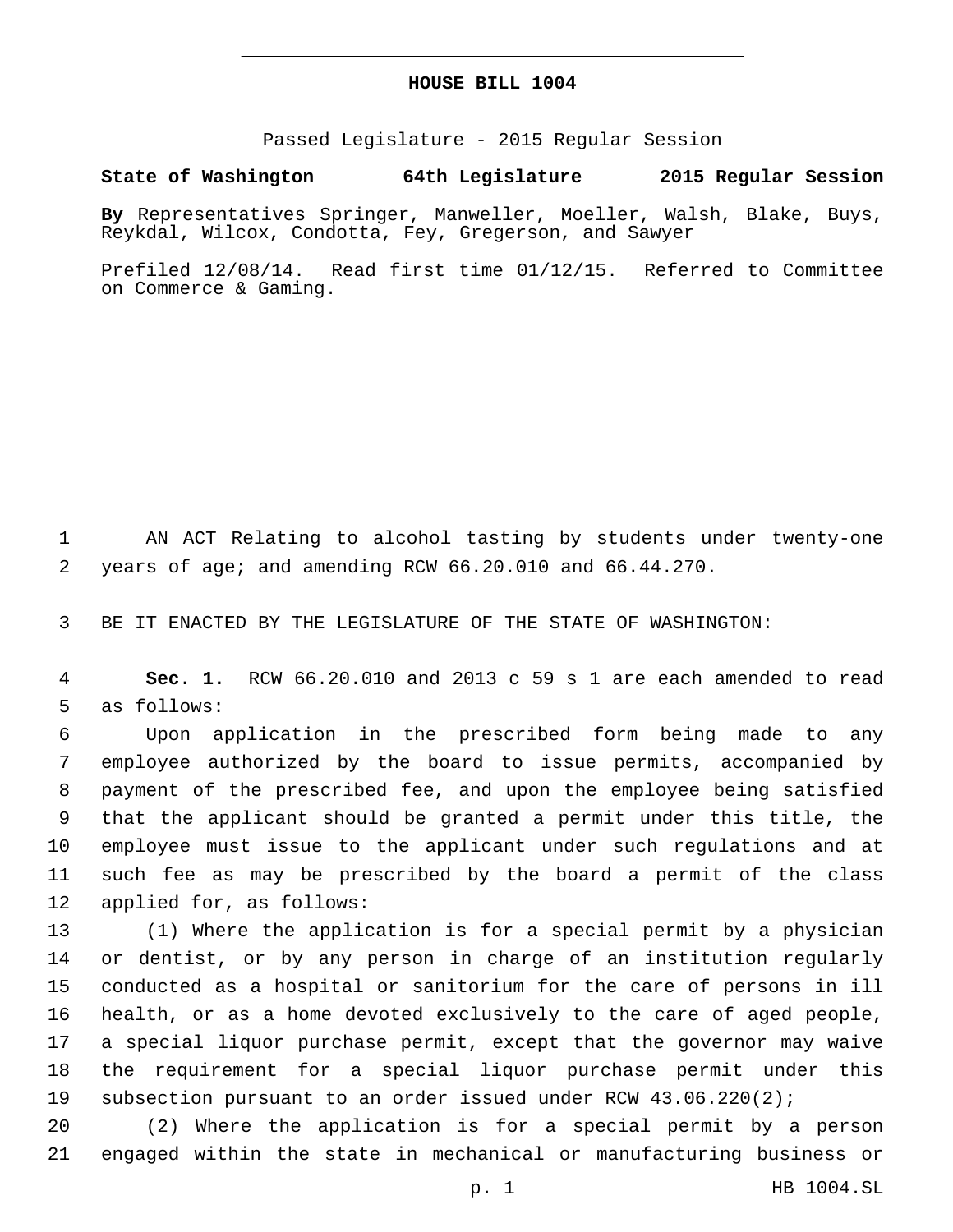in scientific pursuits requiring alcohol for use therein, or by any private individual, a special permit to purchase alcohol for the purpose named in the permit, except that the governor may waive the requirement for a special liquor purchase permit under this subsection pursuant to an order issued under RCW 43.06.220(2);

 (3) Where the application is for a special permit to consume liquor at a banquet, at a specified date and place, a special permit to purchase liquor for consumption at such banquet, to such 9 applicants as may be fixed by the board;

 (4) Where the application is for a special permit to consume liquor on the premises of a business not licensed under this title, a special permit to purchase liquor for consumption thereon for such 13 periods of time and to such applicants as may be fixed by the board;

 (5) Where the application is for a special permit by a manufacturer to import or purchase within the state alcohol, malt, and other materials containing alcohol to be used in the manufacture 17 of liquor, or other products, a special permit;

 (6) Where the application is for a special permit by a person operating a drug store to purchase liquor at retail prices only, to be thereafter sold by such person on the prescription of a physician, a special liquor purchase permit, except that the governor may waive the requirement for a special liquor purchase permit under this subsection pursuant to an order issued under RCW 43.06.220(2);

 (7) Where the application is for a special permit by an authorized representative of a military installation operated by or for any of the armed forces within the geographical boundaries of the state of Washington, a special permit to purchase liquor for use on 28 such military installation;

 (8) Where the application is for a special permit by a vendor that manufactures or sells a product which cannot be effectively presented to potential buyers without serving it with liquor or by a manufacturer, importer, or distributor, or representative thereof, to serve liquor without charge to delegates and guests at a convention of a trade association composed of licensees of the board, when the said liquor is served in a hospitality room or from a booth in a board-approved suppliers' display room at the convention, and when the liquor so served is for consumption in the said hospitality room or display room during the convention, anything in this title to the contrary notwithstanding. Any such spirituous liquor must be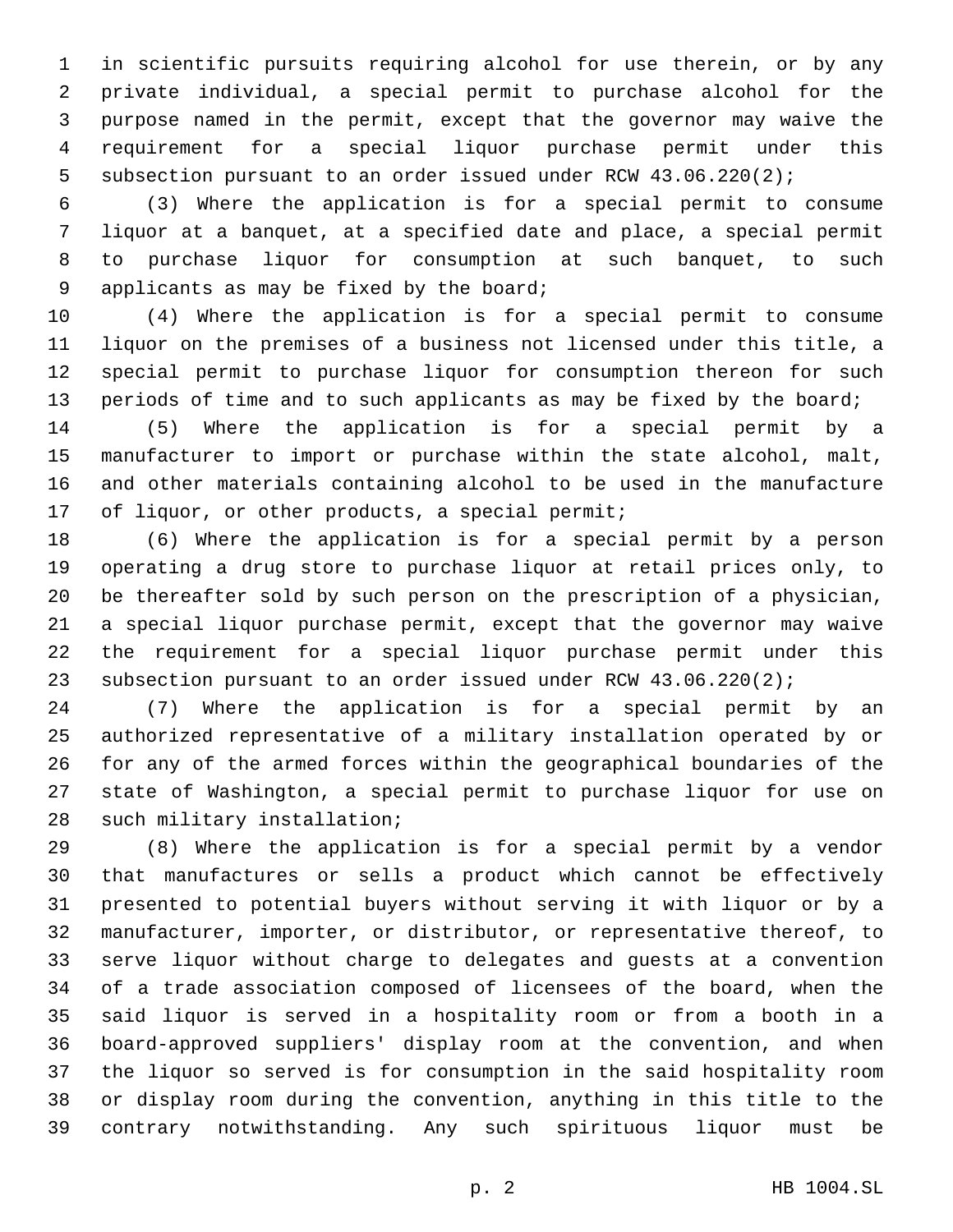purchased from a spirits retailer or distributor, and any such liquor is subject to the taxes imposed by RCW 66.24.290 and 66.24.210;

 (9) Where the application is for a special permit by a manufacturer, importer, or distributor, or representative thereof, to donate liquor for a reception, breakfast, luncheon, or dinner for delegates and guests at a convention of a trade association composed of licensees of the board, when the liquor so donated is for consumption at the said reception, breakfast, luncheon, or dinner during the convention, anything in this title to the contrary notwithstanding. Any such spirituous liquor must be purchased from a spirits retailer or distributor, and any such liquor is subject to 12 the taxes imposed by RCW 66.24.290 and 66.24.210;

 (10) Where the application is for a special permit by a manufacturer, importer, or distributor, or representative thereof, to donate and/or serve liquor without charge to delegates and guests at an international trade fair, show, or exposition held under the auspices of a federal, state, or local governmental entity or organized and promoted by a nonprofit organization, anything in this title to the contrary notwithstanding. Any such spirituous liquor must be purchased from a liquor spirits retailer or distributor, and any such liquor is subject to the taxes imposed by RCW 66.24.290 and  $2266.24.210;$ 

 (11) Where the application is for an annual special permit by a person operating a bed and breakfast lodging facility to donate or serve wine or beer without charge to overnight guests of the facility if the wine or beer is for consumption on the premises of the facility. "Bed and breakfast lodging facility," as used in this subsection, means a facility offering from one to eight lodging units 29 and breakfast to travelers and quests;

 (12) Where the application is for a special permit to allow tasting of alcohol by persons at least eighteen years of age under 32 the following circumstances:

 (a) The application is from a community or technical college as defined in RCW 28B.50.030, a regional university, or a state 35 university;

 (b) The person who is permitted to taste under this subsection is enrolled as a student in a required or elective class that is part of 38 a culinary, sommelier, wine business, enology, viticulture, wine technology, beer technology, or spirituous technology-related degree 40 program;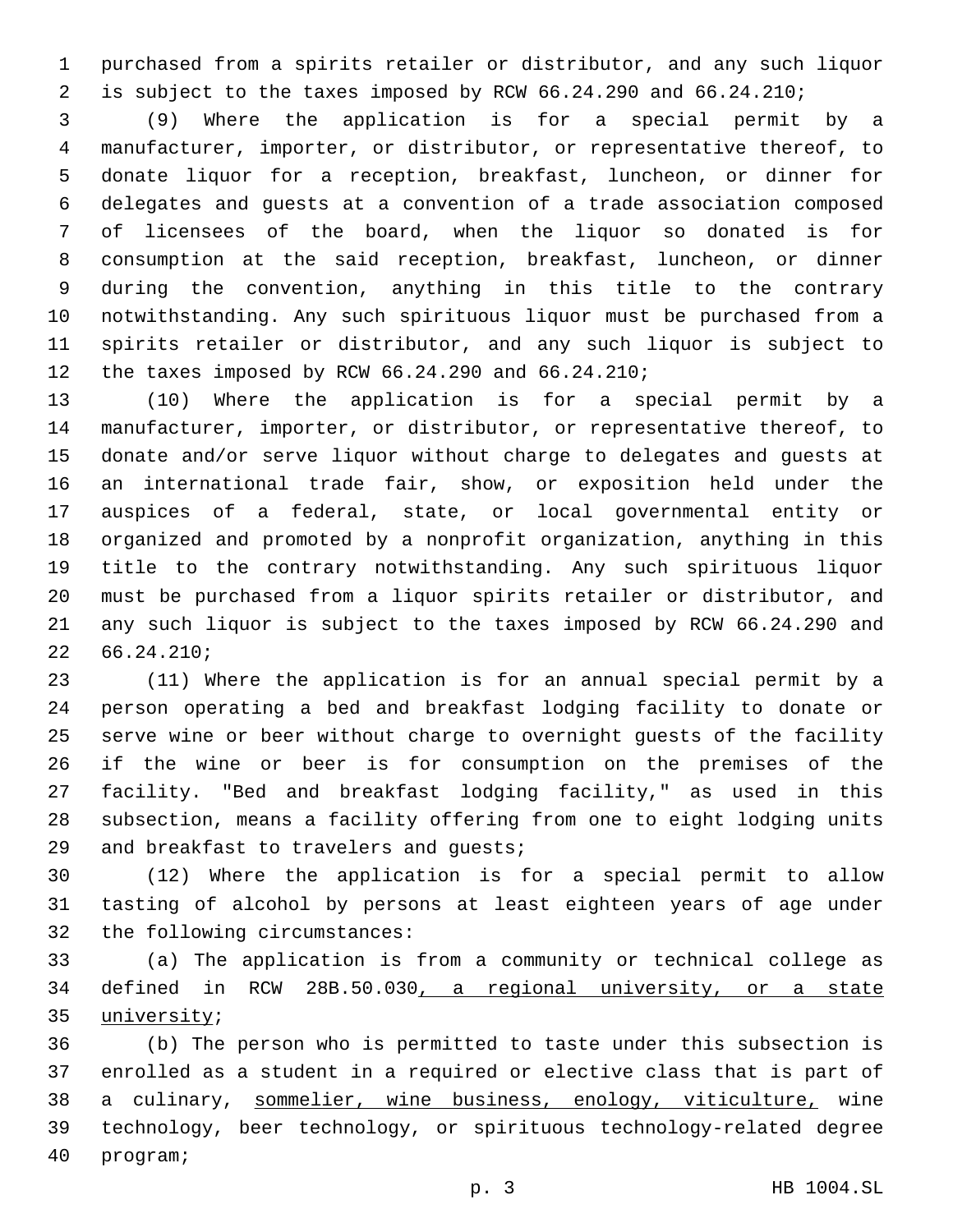(c) The alcohol served to any person in the degree-related programs under (b) of this subsection is tasted but not consumed for the purposes of educational training as part of the class curriculum 4 with the approval of the educational provider;

 (d) The service and tasting of alcoholic beverages is supervised by a faculty or staff member of the educational provider who is twenty-one years of age or older. The supervising faculty or staff member shall possess a class 12 or 13 alcohol server permit under the 9 provisions of RCW 66.20.310;

 (e) The enrolled student permitted to taste the alcoholic beverages does not purchase the alcoholic beverages; and

 (f) The permit fee for the special permit provided for in this 13 subsection (12) shall be waived by the board.

 **Sec. 2.** RCW 66.44.270 and 2013 c 112 s 2 are each amended to 15 read as follows:

 (1) It is unlawful for any person to sell, give, or otherwise supply liquor to any person under the age of twenty-one years or permit any person under that age to consume liquor on his or her premises or on any premises under his or her control. For the purposes of this subsection, "premises" includes real property, houses, buildings, and other structures, and motor vehicles and watercraft. A violation of this subsection is a gross misdemeanor 23 punishable as provided for in chapter 9A.20 RCW.

 (2)(a) It is unlawful for any person under the age of twenty-one years to possess, consume, or otherwise acquire any liquor. A violation of this subsection is a gross misdemeanor punishable as 27 provided for in chapter 9A.20 RCW.

 (b) It is unlawful for a person under the age of twenty-one years to be in a public place, or to be in a motor vehicle in a public place, while exhibiting the effects of having consumed liquor. For purposes of this subsection, exhibiting the effects of having consumed liquor means that a person has the odor of liquor on his or her breath and either: (i) Is in possession of or close proximity to a container that has or recently had liquor in it; or (ii) by speech, manner, appearance, behavior, lack of coordination, or otherwise, exhibits that he or she is under the influence of liquor. This subsection (2)(b) does not apply if the person is in the presence of a parent or guardian or has consumed or is consuming liquor under